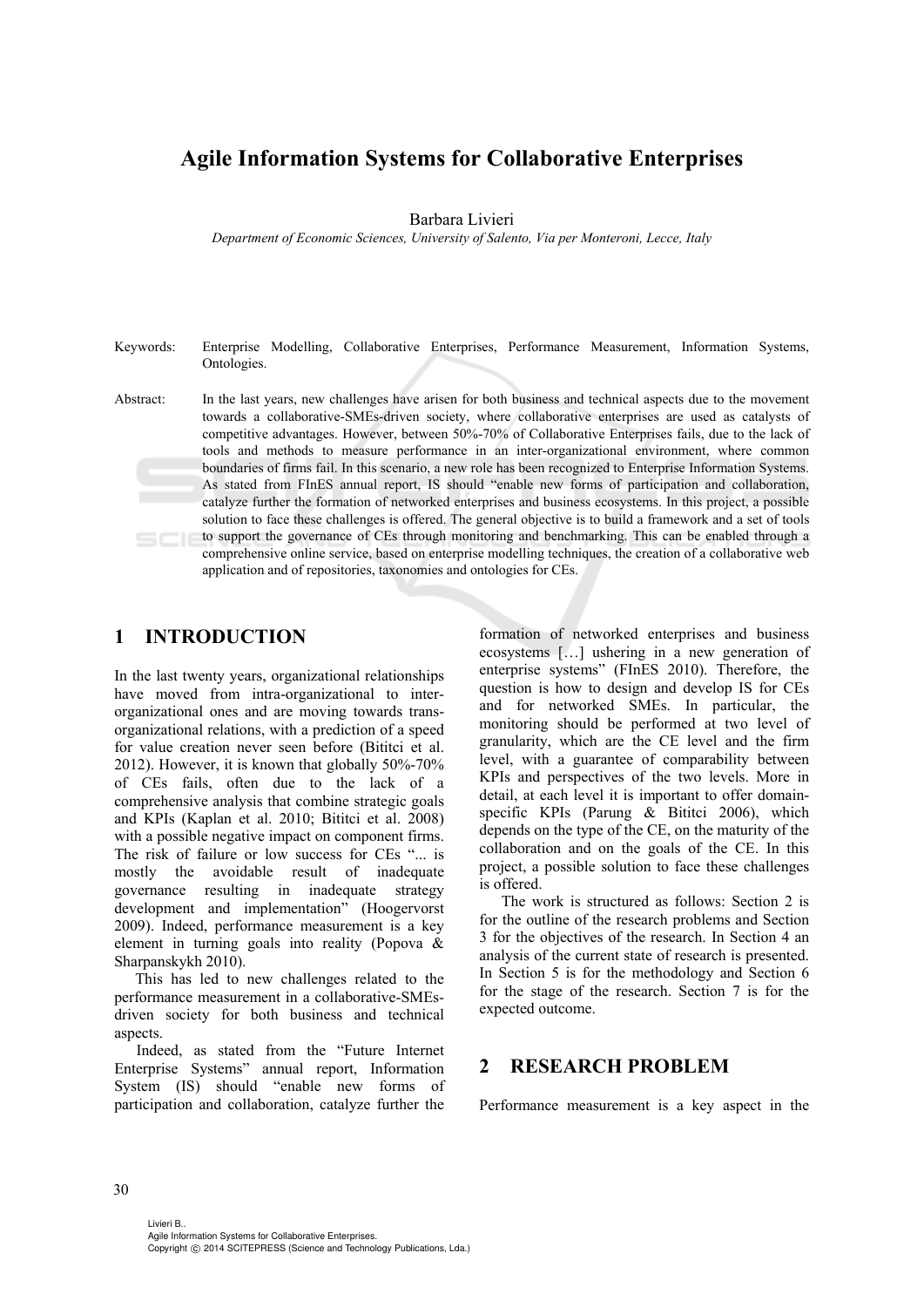management of all kinds of organizations, no matter if the level of granularity is the individual enterprise or a CE. In particular, through performance measurement and KPIs analysis it is possible to understand if the organization is achieving its strategic goals. Indeed, monitoring and benchmarking are essential in order to notice promptly a gap between goals and achieved result and to define which actions to undertake in order to reduce the gap. However, performance management has a high degree of complexity in interorganizational settings, due to the fail of traditional organizational boundaries and it is not yet possible to analyze in detail which costs and which revenues of a firm are ascribable to the CE. Thus, currently it is not possible to know in detail the impact of a CE on components firms. Indeed, although several authors (Caglio & Ditillo 2008) studied the role of management accounting in inter-organizational environments, no one applied these results in order to quantitatively analyze the performance of CEs and of involved firms (Bochicchio et al. 2013; Bititci et al. 2012; Krathu et al. 2013). In addition, in several proposals, the skills required for CEs' managers are far from those available in the largest part of existing SMEs. In this context, firms and CEs would benefit from methodologies and tools allowing them to better link desired objectives and achieved results in an inter-organizational environment. In other words, firms could find useful having more structured and rich information not only on their own performance but also on how it compares with partners and competitors (Parmenter 2011), even in different CEs, in order to understand the drivers of CEs' success and, thus, to enhance their performance. Moreover, benchmarking within a CEs, even with a comparison of synthetic data, enable the analysis of benefits, of their distribution among partners and of the performance drivers for the CE. Indeed, firms are concerned both with performance drivers and targets; therefore benchmarking is relevant not only for KPIs comparison, but also for the identification of the "collaborative practices" that contribute to the success of a CE (Simatupang & Sridharan 2004).

This implies, for managers, the ability "to observe and evaluate", the awareness of "being observed and evaluated", a stronger perception of the "value of the collaborative enterprise", the personal consciousness of the "impact of CEs on firms" (and vice-versa) and the knowledge of the different meaning that performance indicators assume in a collaborative enterprise. In practical cases, this kind of interrelated performance

evaluation and comparison cannot be conceived and realized without a set of suitable IS elements and procedures, which becomes not neutral with respect to the measured performance and to the style of management adopted for modern CEs, as well as a music instrument is not neutral with respect to the played music. In this perspective, Information Systems (IS) have to face the new challenge offered by a networked society (FInES 2012). In traditional control systems built for individual enterprises, there is a clear-cut between external and internal environment. Indeed, whilst for CEs it is possible to use the same performance measurement frameworks used for individual firms, it is still necessary to structurally and operatively change the measurement system (Bititci et al. 2004).

**General Problem.** *In order to measure performance in CEs there is the need to develop an agile Information System built for inter-organizational and changing environments and able to analyze the phenomenon*.

In particular, the same KPI can be calculated or interpreted in several ways, making them not comparable within a CE or among different CEs (P.1). This problem concerns both financial and nonfinancial KPIs and derives from the need to share a common understanding of the domain (Bertolazzi et al. 2001).

**Problem 1.** *In order to monitor CEs and to perform benchmarking within and between CEs and firms in CEs, it is necessary to share a common language for KPIs.* 

Moreover, benchmarking within a CE enable the analysis of benefits, of their distribution among partners and of the performance drivers for the CE. Indeed, firms are concerned both with performance drivers and targets; therefore benchmarking is relevant not only for KPIs comparison, but also for the identification of the "collaborative practices" that contribute to the success of a CE (Simatupang  $\&$ Sridharan 2004). However, CEs are heterogeneous clusters of partnerships among enterprises (FInES 2012). CEs can indeed be of different types (e.g., horizontal CEs, vertical CEs), be at different stages of maturity and have different goals. In this frame, it is obviously not enough to compare CEs only taking into account the business sector or the size, but other factors, such as the CE type, maturity, organizational structures and goals, come into play.

**Problem 2.** *There is the need to analyze and understand CEs type, lifecycle, organizational structures, roles and goals in order to comprehend the phenomenon.*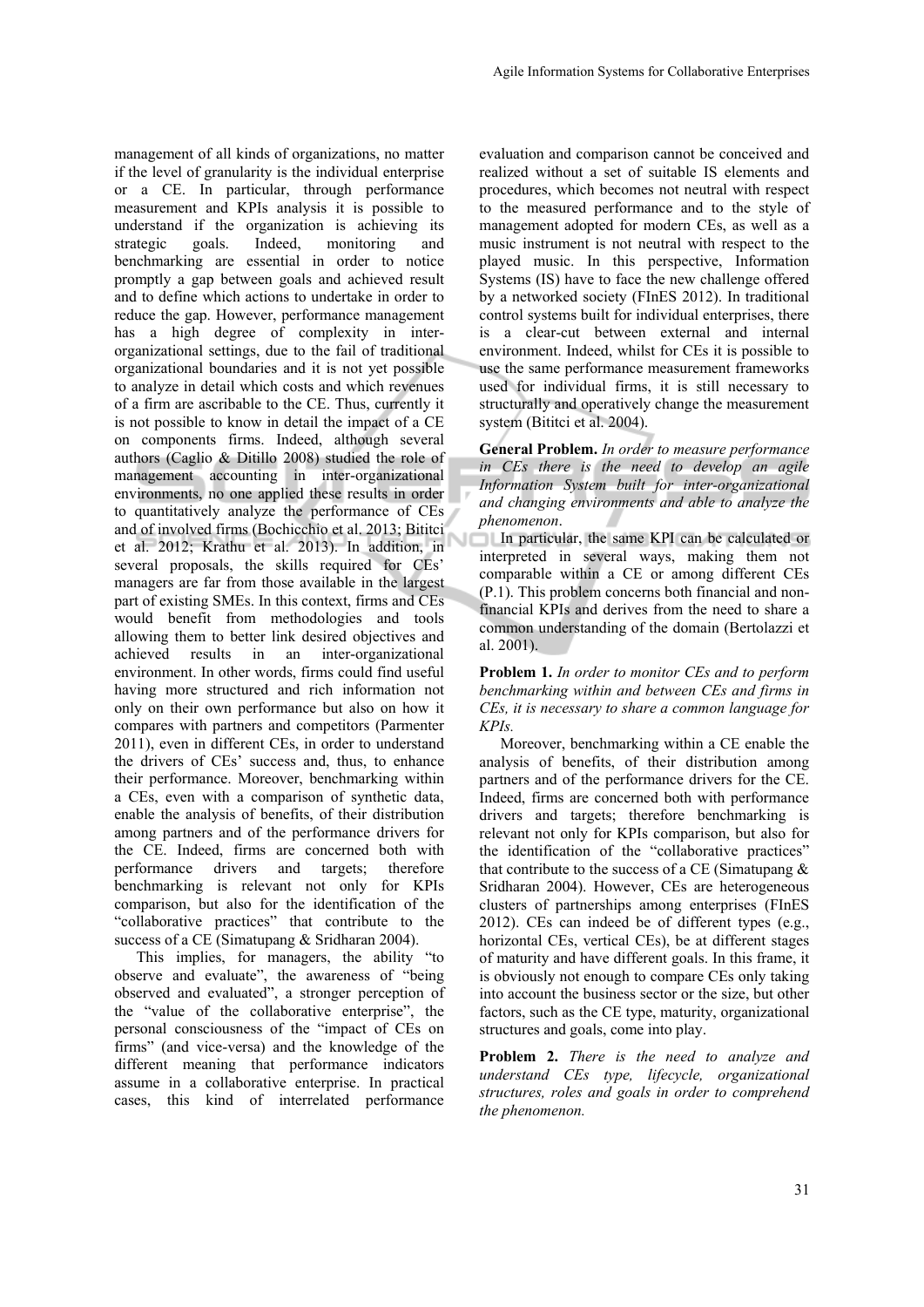**Problem 3.** *CEs goals, types, structure, role and maturity are relevant in order to perform an effective and accurate benchmarking*.

Moreover, different CEs types need for different KPIs (Parung & Bititci 2006); therefore firms and CEs have to understand which KPIs are relevant and what a KPIs mean in a given firm or a CE with defined goals. However, this kind of understanding is not immediate, especially in several SMEs, which lack of the know-how needed to perform this kind of analysis and often choose the more "known" KPI, instead of the more relevant one, with possible negative effects on the CE equilibrium. Therefore, CEs need to understand which KPIs are relevant for them, considered their "type", maturity, and "goals".

**Problem 4.** *Build domain-specific KPIs, which means KPIs specific for the CE type, maturity and goals*.

Furthermore, CEs are a multifaceted phenomena, that is sometimes difficult to analyze and to comprehend in abstract ways. The analysis by itself of CEs' goals, CEs type and related KPIs could be misleading for firms and CEs.

**Problem 5.** *Reduce the complexity of the analysis and of the monitoring of CEs performance, through graphical representations.* 

Moreover, in order to "track" and store KPIs large enterprises usually benefit from internal control systems (Enterprise Information Systems), whilst SMEs perform, whenever that even happens, a manual analysis of their financial statements and compare their values with those of similar firms, by means of public databases of financial statements. The choice is often due to the high costs and the complexity of EIS.

**Problem 6.** *Build Information System suitable for SMEs, that means more user-friendly*.

Finally, firms who cooperate need to exchange information (e.g., on their transactions, goals), since this can increase their performance (Essa et al. 2013). Also, in case they decide to share more data not only with partners but also with other firms, this can increase the effectiveness of benchmarking.

**Problem 7.** *Enable information sharing with partners or with other firms and CEs*.

### **3 OUTLINE OF OBJECTIVES**

Aim of the project is to build a framework and a set of tools to support the governance of CEs through monitoring and benchmarking. The sub-objectives

include: (a) the definition of a shared knowledge on KPIs formulas, rationales and explanations; (b) the classification of CEs types, lifecycle, organizational structure and firms role in order to perform an effective benchmarking; (c) the analysis of the linkage among KPIs, CEs goals, type, maturity and structure; (d) the analysis and use of graphic tools to facilitate the comprehension of CE-related phenomena; (e) the design, prototyping and testing of an online service suitable for CE-oriented SMEs and for information sharing among partners.

### **4 STATE OF THE ART**

At the best of my knowledge, there are no tools or conceptual framework offered as a means of operatively manage and quantitatively analyze collaborative enterprises. Therefore, in this paragraph is presented a short analysis of the literature on performance measurement and enterprise modelling for collaborative enterprises, on enterprise ontologies and on cross-organizational Information Systems, which are necessary for enabling performance measurement. For each topic, the current state of research, the existing gap and the prospective of future research are analyzed, thus outlining how these topics have to evolve in order to face the new challenges deriving from the changes in society.

#### **4.1 Performance Measurement**

Performance management and performance measurement have a key role in the assessment of CEs and of how the CE is affecting firms, according to the principle of "if you cannot measure it, you cannot manage it" (Kaplan & Norton 1996; Parung  $& Bittici 2006$ ). Indeed, several authors (Caglio  $&$ Ditillo 2008) have analyzed control mechanism in inter-organizational environments, such as management accounting. In particular, in CEs the monitoring can operate on three layers: a) firm; b) effects of the CE on the firm; c) CE. For sub-c) researchers and practitioners propose several guidelines, performance and cost management tools (e.g., modified Balanced Scorecard and scorecards) ( Fayard et al. 2012; Kaplan et al. 2010) and enforcement methods, such as Open Book Accounting (Caglio & Ditillo 2012; Romano & Formentini 2012; Agndal & Nilsson 2010). In particular, Open Book Accounting (OBA) allows firms of a network to share accounting information, which enable an improvement in the decision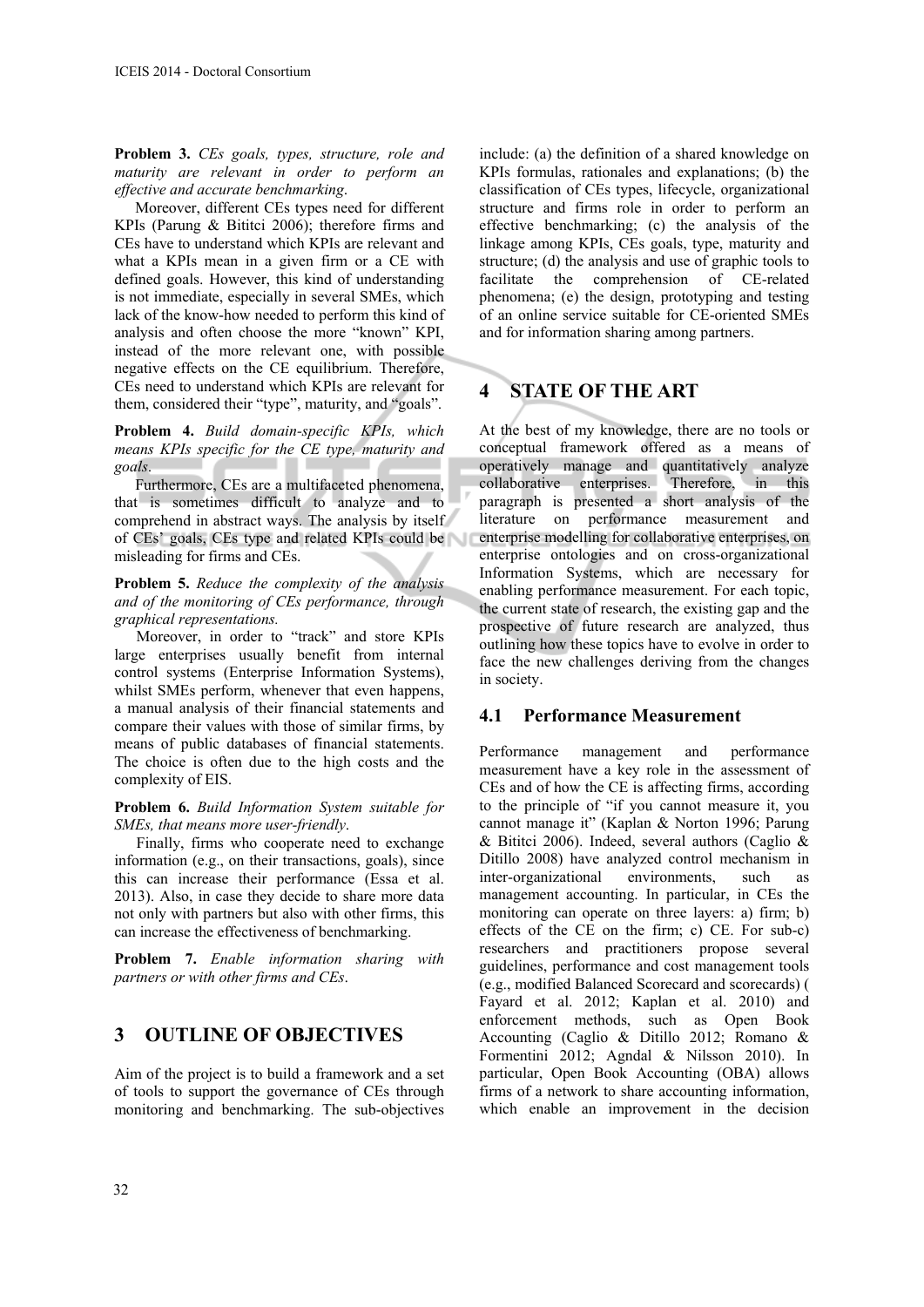process (Caglio & Ditillo 2012). However, many firms are reluctant to disclose these data, because OBA is sometimes seen as formal control mechanism that damages trust (Windolph & Moeller 2012). Moreover, while there is a consolidate literature on sub-a), there are still few works on how to measure the effects of networks on firms (sub-b)) (Dekker 2003), and even in those there is no focus on quantitative aspects (Bititci et al. 2012; Bochicchio et al. 2013). Furthermore, there are few works that takes into account both CEs and SMEs (Pittino et al. 2013; Lee 2007). Nonetheless, performance management and performance measurement have a key role in the assessment of the achievement of CE goals and of how the partnership is affecting firms. Therefore, whilst we are going towards a network-SMEs-driven society, new challenges arise for performance measurement system, since they have to be developed and used across the traditional organizational boundaries. The question is how to manage both the performance of CEs and of firms for SMEs (Bititci et al. 2012). In order to face this question, it is necessary to modify existing tools for inter-organizational settings, overcoming the clear-cut between external and internal environment. Indeed, whilst it is possible to use the same performance measurement frameworks used for individual firms, it is still necessary to structurally and operatively change the measurement system (Bititci et al. 2004).

#### **4.2 Enterprise Modelling**

The research on enterprise modelling has three main topics. Some authors focus on the analysis of business processes (Comuzzi et al. 2012; Pan et al. 2004), others on the information architecture (Kulkarni 2012) of firms and some others on the modelling of strategic an organizational aspects as well (Strecker et al. 2011; Frank 2012). In this sense, a comprehensive research work in this field has been performed at University of Duisburg-Essen (MEMO: multi-perspective enterprise modelling). For the purpose of this research project, MEMO and MML (Meta Model Language) are relevant because of their ability to model software engineering, social, managerial and economic aspects of the firm (Strecker et al. 2011).

In general, modelling has several benefits for firms and for collaborative enterprises, such as: understanding how a CE works, giving a starting point for the re-arrangement, whereas needed, of the CE, giving a starting point for the development of IS for CEs and so on (Steen et al. 2002). In particular,

the need for EM is even more relevant in CEs, due to the increase in complexity. However, still few works exist on the subject. Therefore, the question is how and in what measure current EM techniques and tools can be used in order to face the issues deriving from the inter-organizational setting.

A possible solution could come from the principles adopted in Service Oriented Architectures for service compositions, i.e. by adopting graph based representations and graph-theory to represent and manage the network of relationships in CEs and among CEs. Other examples come from the adoption of a graph-based notation for collaboration contracts.

However, there is still much to do in order to culturally change for manager the awareness of CEs and to make possible for enterprise modelling to have an active role not only in single firms, but also in CEs.

#### **4.3 Cross-organizational Information**

Systems **DBLICATIONS** 

Coordination among partners is a key factor in order to achieve goals. This can result only from a flow of information among and within organizations (Eckartz et al. 2010), which can be assured by Information Systems (IS) and, in more detail, Enterprise Systems (ES) that takes into account the inter-organizational setting. An IS is indeed made by a set of applications which allow the collection, elaboration and storage of information useful for the decisional or operational processes (Laudon & Laudon 2011, p.15; Bracchi et al. 2010, p.1). However, according to the contingency theory, a change in the organizational structure, imply a change in the IS. Information Systems usually distinguish and oppose relations within a firm, from those across it. However, in an inter-organizational setting it is necessary to broaden data sources so to include partners as well and to consider them as a beneficiary of the information (Håkansson & Lind 2004). While at the business level coordination comes from coordination mechanisms, at the ES level, it is performed through shared databases, data warehouses, workflow management systems, web services, service oriented architecture (SOA) or cross-organizational ERP, which are used from several independent firms whom cooperate in an inter-organizational environment (value web) (Daneva & Wieringa 2008). Although even coordination mechanisms at the business level are partially integrated with ERPs, however the use of a cross-organizational ERP system can lead to a lost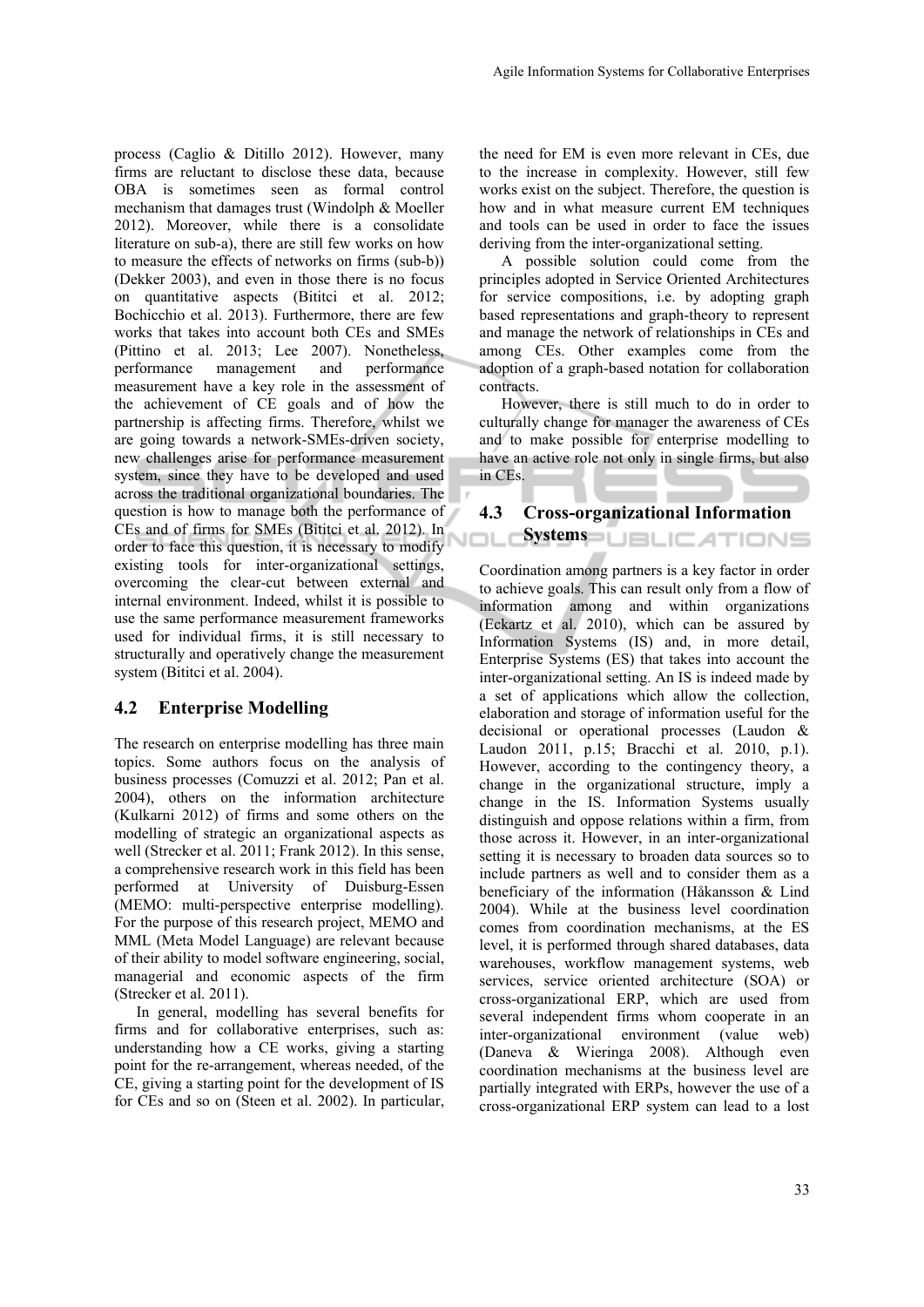on flexibility because it implies processes standardization and collaborative relations are now always stable. This limit can be overcome through customization; however it is usually very expensive and, therefore, is out of the reach of SMEs. Moreover, Information Systems represents only a potentiality for change, but in order to fulfil it there is the need for certain organizational characteristics (Maraghini 2010). Therefore, the actual implementation of cross-organizational ERP is not suitable for CEs in the first stages of cooperation. Moreover, most of IS adopted are not crossorganizational; thus, "they focus on a single enterprise with some supports towards sharing performance information with external parties" (Bititci et al. 2012). However, the key element in the future seems to be "cooperation" (Missikoff 2012), whilst IS should "enable new forms of participation and collaboration, catalyze further the formation of networked enterprises and business ecosystems […] ushering in a new generation of enterprise systems" (FInES 2010). Therefore, the question is how to design and develop IS for CEs and for networked SMEs. Nowadays, there is a lack of a model which allows: a) in the pre-alliance phase, the opportunity of engaging in a CE; b) in the operational phase, the evaluation of goals achievements. In particular, the monitoring should be performed at two level of granularity, which are the CE level and the firm level, with a guarantee of comparability between KPIs and perspectives of the two levels.

#### **4.4 Enterprise Ontologies**

Nowadays enterprise are entities far more complex than in the past; therefore, it is not easy to manage them. In this frame, there was the need for a "*…a conceptual model [...that is…] coherent, comprehensive, consistent and concise…*" (Dietz 2006). Indeed, enterprise ontologies are developed and used for several reasons linked with enterprise modelling, such as the development of Management Information Systems and strategic decision support systems, Business Process Reengineering and the construction of Virtual Enterprises. However, still few enterprise ontologies have been developed and use in productive settings, due to the complexity and the novelty of the methods (Bertolazzi et al. 2001). In more detail, there are two enterprise ontologies, which are: a) the Enterprise Ontology developed from the Edinburgh Group (Uschold et al. 1996) and b) the Toronto Virtual Enterprise Project (TOVE) (Fox et al. 1993). However, there is still a lack of ontologies for CEs, which are entities more complex

than individual enterprises, or, more in general, for KPIs and performance measurement. A first step towards this direction if offered by a taxonomy for CEs, developed by a FInES taskforce (FInES 2012).

### **5 METHODOLOGY**

For the development of the research project, a structured approach is adopted for all the four phases here described.

In the first phase, a KAOS approach (Bresciani et al. 2004) is used in order to elicit the requirements of the service. In particular, an analysis of literature on CEs is performed in order to outline the CE lifecycle and to define the potential stakeholders and their goals in each phase. Goals are then refined and transformed in requirements. The output of this phase is a requirements specification document covering all phases of the collaborative enterprise lifecycle. These requirements are used in the second and in the third phase in order to design the system.

In the second phase, starting from this preliminary analysis, CEs are modelled both from an organizational and strategic point of view by means of Meta Model Language (MML) (Strecker et al. 2011), and through ontologies, for the information architectural part. Indeed, in order to properly model and use KPIs, several layers of the CE have to be taken into account.

- MML is used in order to describe the organizational structure of the CE and the role of each partner, e.g., how the decision power is distributed, if there is a vertical structure, if there is a focal firm and so on. This model should be integrated with the ontology of CEs types.
- Ontology are used to semantically model CEs (main ontology) with regards to the following aspects which constitute the domain ontologies: CEs' lifecycle; CEs' goals, CE's type and KPIs. CEs' goals are modelled using the representation of the strategic level as starting point. The modelling of CEs' type is based on the taxonomy already elaborated by (FInES 2012), which will be enriched with other classes and instances, with the analysis of the relations among classes. Finally, the ontology of KPIs the ontology has the aim of representing a shared conceptualization of the domain (Bertolazzi et al. 2001) and to allow for the aggregation of the data of component firms and for the comparison of the information among different firms and CEs. For each KPI, informative contents are enriched through literature references on the basic KPIs,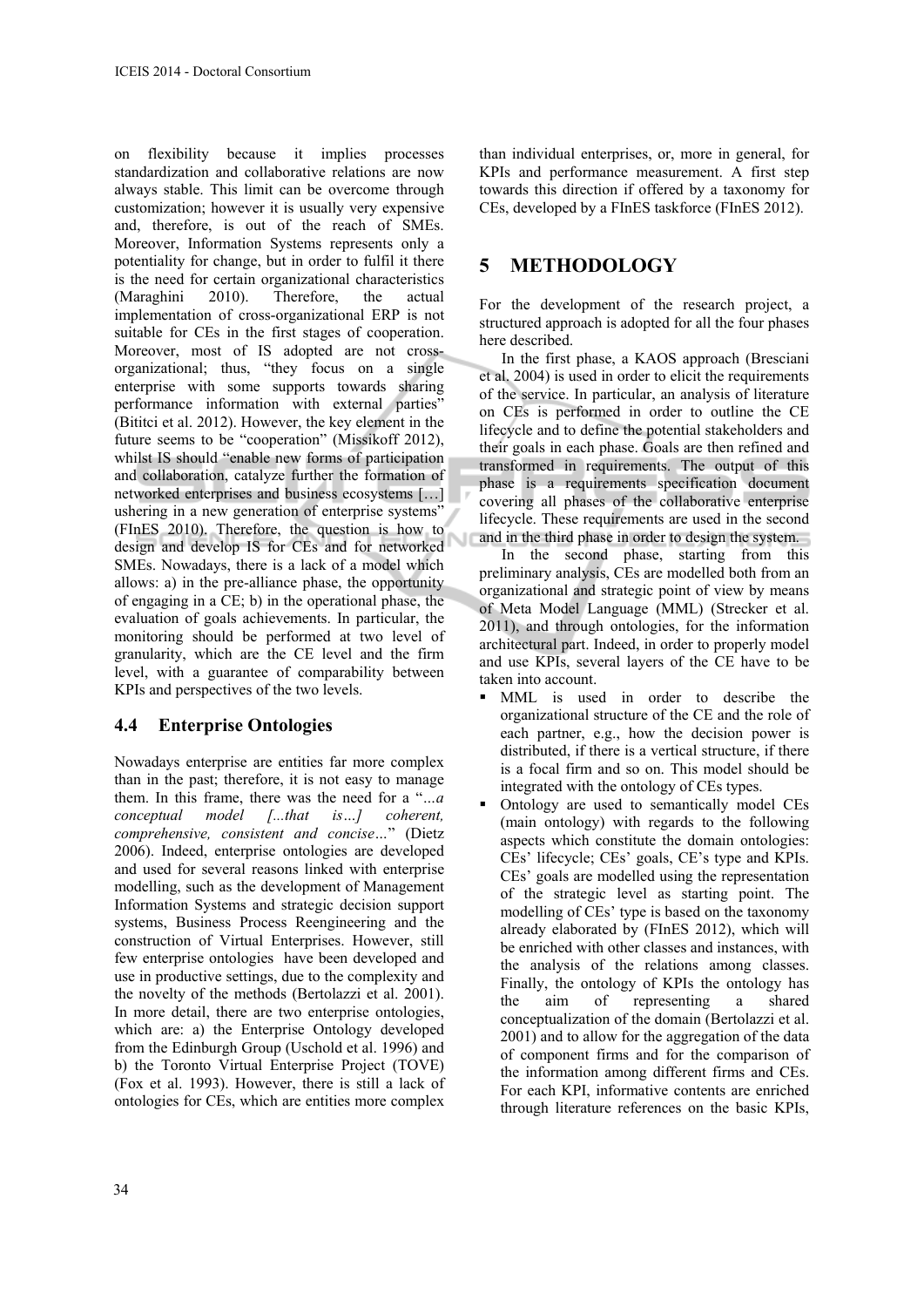their rationales, formulas and "limit" values (Strecker et al. 2011). KPIs are also linked with CEs' types, goals and lifecycle in order to provide domain-specific performance indicators. For the development of these ontologies OWL, as language, and Protegé, as tool, have been selected.

Indeed, ontologies are particularly useful in this context because of the heterogeneity of data connected to CEs, which are often stored in documents like contracts, textual reports, financial statements, web pages, and so on. Therefore, for the processing of these sources the use of Semantic Web techniques is suitable.

Finally, information on CEs type, maturity, goals, structures and KPIs will be represented graphically by means of data and information visualization tools, such as hypertrees.

In Fig.1 is visually represented the second phase. In the left part, the objects of analysis are shown. In the second column, each object of analysis is linked with the method (except for the visualization tools, which take into account the outputs). In the third column the outputs of the use of methods on information objects are represented. Finally, in the right column the overall results are shown.



Figure 1: Second phase of the methodology.

The results of the second phase are: (a) the development of reflective (Strecker et al. 2011) domain specific KPIS, starting from the information on CEs type, maturity, goals, structure and KPIs types; (b) the modelling of the organizational and semantic level of CEs; (c) the visual representation of the elements. In the third phase, the collaborative, cloud-based Information System is designed through a structured approach based on HDM/IDM (for the hypermedia design) and on UML (for all other modelling aspects) and developed. The IS should be composed by all the elements described in the second phase. Indeed, ontologies can be easily integrated in Java web application by means of tools such as OWLAPI. The Information system has three aims.

- Firms and CEs monitoring and benchmarking, through the creation of personalized dashboards, KPIs evaluation and information sharing. Using the models and semantic tools developed in the second phase, the IS should retrieve from different sources information on component firms, financial and non-financial data, contracts, KPIs, etc. and store them in a central database. The processing of data through the semantic layer, enable the system to define which is the type of the CE, its organizational structure. In this way the IS can propose the use of relevant KPIs, possible changes in contracts or in structures and pertinent comparisons with other firms and CEs.
- A repository of templates. Contracts or agreements and organizational structures, whereas available, can be furthermore processed, in order to make available an online repository of templates for CEs, such as those provided by the Legal-IST project (www.legal-ist.org), for firms that decide to formalize or change the collaboration and organizational structures.
- Information sharing, in order to better collaborate with partners and to have more detailed benchmarks, with different level of privacy.

In order to achieve these goals, data mining and semantic web techniques, Business Intelligence tools, relational databases and a cloud architecture will be used.

In the fourth phase, the validity of the approach and of the system will be tested, with the analysis of coherence with existing literature, of the usefulness of the approach to firms and CEs and of the performance of the IS. The coherence validation is aimed at analysing whether the research contribution is consistent with previous literature and can therefore contribute to existing literature: this analysis is particularly useful in the early-middle stages of the research, when it's not yet possible to test the system with users. Moreover, the usefulness of the approach will assess the contribution to practice of the research and will be tested through controlled tests with students purposely trained and, then, with managers of CEs. Both test will be performed in two phases. During the tests/experiments, each participant will act as a manager of a CE; therefore, individuals will receive a case study of their CE, with a description of the type, maturity, goals and participant firms. In the first phase, each individual will choose a set of KPIs that he consider more appropriate in order to understand the performance of his CE. Individual will be asked to make strategic decisions considering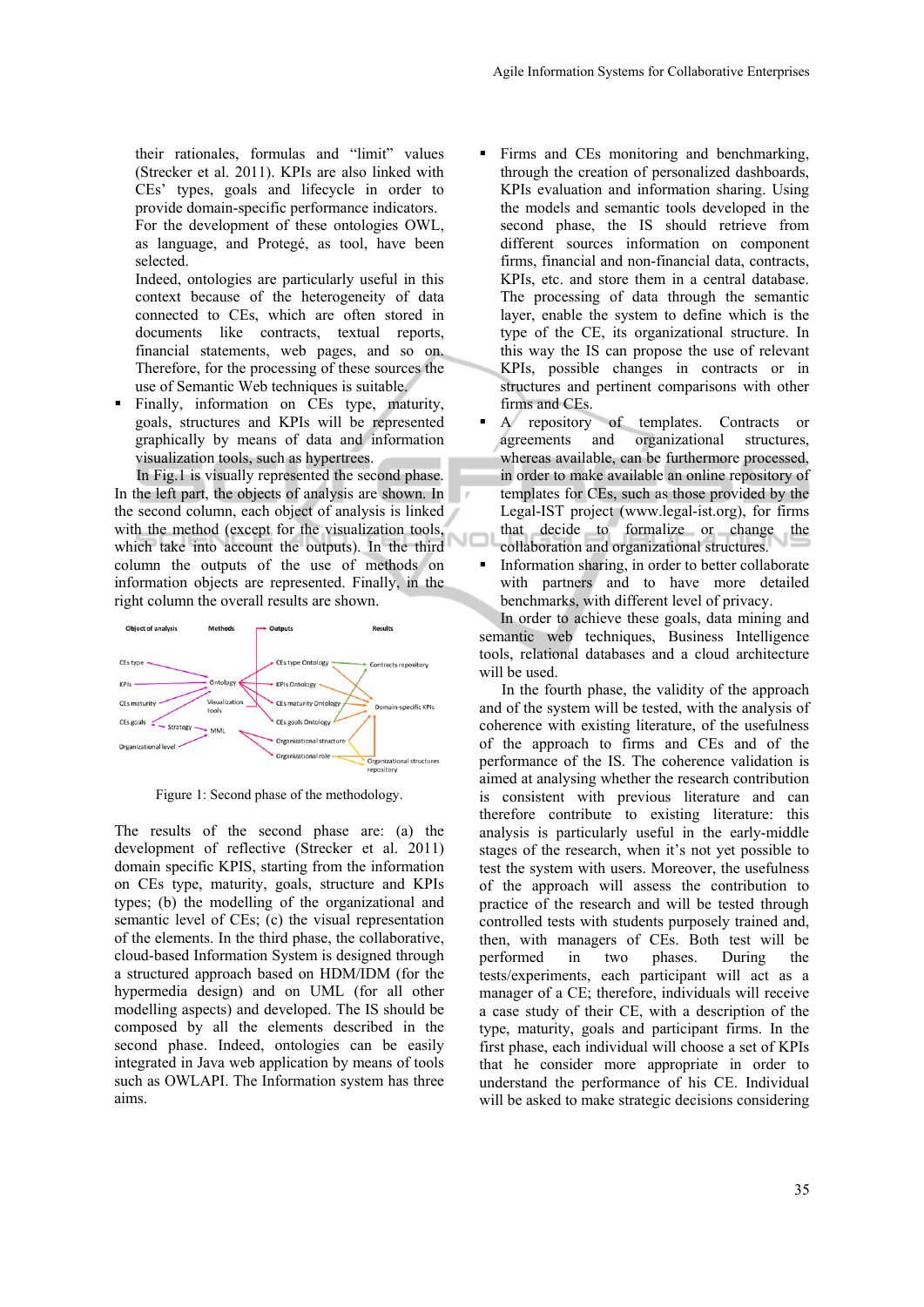the values of the set of KPIs and results of the choices will be evaluated. In the second phase, another set of individuals will be provided with a prototype of the system and they will be asked to perform the same tasks of phase 1. At the end of the second phase, the results will be compared with the ones of the first phase.Finally, the performance test will ensure that the system can be used by a large number of users, with an adequate level of performance.

The feasibility of the proposed approach is supported by the joint effort of two research groups, which cover the technical and business aspects of the project. The specific contribution of the PhD Student regards the requirements specification, the development of the ontologies, the design and test of the prototype of the online service and the overall management of the project research aspects. The contribution of the PhD Student, although contextualized in a broader project, has an autonomous scientific validity, whereas enterprise modelling is a fast growing research theme, as well as the design of IS.

### **6 STAGE OF THE RESEARCH**

The first phase of the project is almost been completed. The requirements specification document is available, although it will be subject to change whereas new interviews with firms and CEs will highlight other key aspects. A preliminary version of the approach and of the requirements has been submitted to  $26<sup>th</sup>$  International Conference on Advanced Information Systems Engineering (CAiSE Forum 2014). As for the second phase, the KPIs ontology is alomost completed in its first version and is now being formalized with OWL. The KPIs ontology will be sumbitted to the Conference on Business Informatics 2014. The CEs type ontology has been drafted, and will be furthermore elaborated, partly through student theses. It will be sumbitted to the 15<sup>th</sup> IFIP Working Conference on Virtual Enteprises (PRO-VE 2014); an extended version will be submitted to EMISA 2014.

Regarding the third phase, a preliminary version of the prototype of the system has been developed and presented to itAIS 2013. The prototype is currently able to store quantitative data on firms and perform statistical analysis on financial statements.

The validation has been performed as coherence with literature for phase 1 and 2 and as perfromance and usefulness tests for phase 3. Each single component (i.e., ontologies, taxonomies, etc.) will

be tested and verified with a small set of users or simulated users (e.g. students trained to do so). Finally, the system will be integrated and the system test will be perfomed on a small group of final users.

### **7 EXPECTED OUTCOME**

The expected outcome of the research project is the design and test of the prototype of a comprehensive online service, based on enterprise modelling techniques, for CEs governance and analysis, through the creation of a collaborative web application and of repositories, taxonomies and ontologies for CEs.

This system should offer a customized monitoring and benchmarking platform with a semantic layer able to analyze the CEs and to return a classification and relevant KPIs and CEs for benchmarking. Another expected outcome is the development of a KPIs ontology, a CEs ontology, a goals' taxonomy and a lifecycle ontology. Moreover, the online service should enable the creation of templates for contracts and organizational structures and the information sharing among partners. The approach should facilitate firms and CEs in the choice of which KPIs to include in the dashboard, thus which KPIs are relevant for their goals, CE type and maturity, therefore it should be a suitable approach for SMEs which lack of the financial and organizational resources needed for the adoption of cross-organizational ERPs. The design of the system will be based on a GORE analysis approach.

## **REFERENCES**

- Agndal, H. & Nilsson, U., 2010. Different open book accounting practices for different purchasing strategies. *Management Accounting Research*, 21(3), pp.147–166.
- Bertolazzi, P., Krusich, C. & Missikoff, M., 2001. An approach to the definition of a core enterprise ontology: CEO. In *OES-SEO 2001,* Citeseer, pp. 14–15.
- Bititci, U. et al., 2012. Performance Measurement: Challenges for Tomorrow. *International Journal of Management Reviews*, 14(3), pp.305–327.
- Bititci, U. S. et al., 2008. Collaboration: a key competence for competing in the 21st century.
- Bititci, U. S. et al., 2004. Creating and managing value in collaborative networks. *International Journal of Physical Distribution & Logistics Management*, 34(3/4).
- Bochicchio, M. A. et al., 2013. DsNA: a Database for